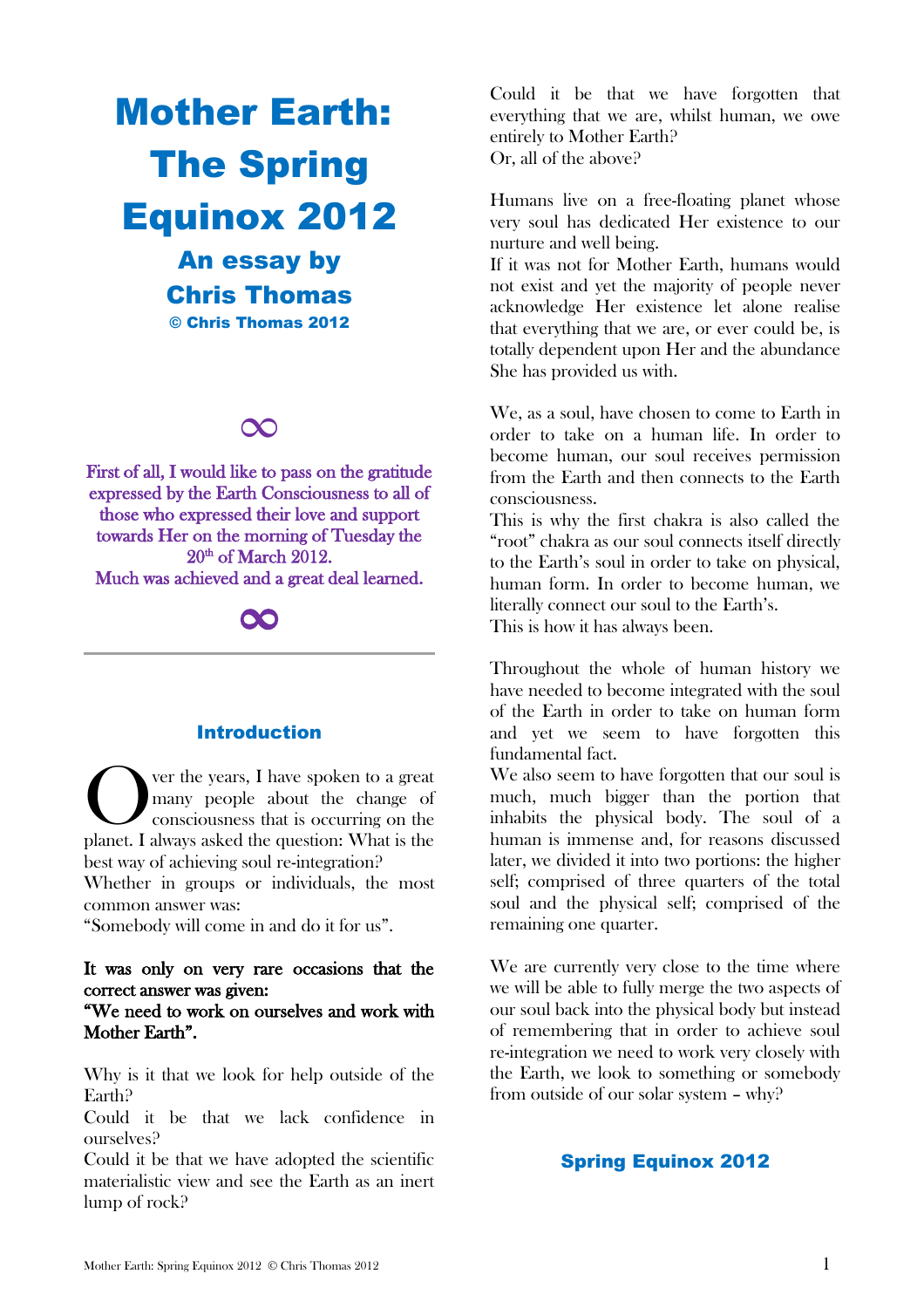Since 1996, every soul that has chosen to<br>take on human form has made a series of<br>the primary choice, has been whether to

The primary choice has been whether to proceed to re-integrating the whole of the soul back into the physical body or not. This was a free choice, nobody stood in judgement of us; this was a decision made by both the higher self and the physical self together.

In the period since 1996, other choices have been made and each human alive on the planet today is very different to what they were in 1996.

The last major decision we individually made was in November 2010 when the opportunity to raise our personal energies was available to us. By raising our personal energies, we would reach frequency parity with that of the Earth.

The reason for the need to achieve frequency parity with the Earth involves a long explanation and is covered fully in my books and previous essays but essentially the story is this:

The soul is pure energy without any physical density. In order to become physical, we needed to slow down the lower frequencies of the soul to match those originally chosen by the Earth.

The frequency originally chosen by the Earth was 7.56 Hz and all of the life on Earth resonated at that frequency.

When humans first came to the Earth, we had the whole of the soul within the physical body and we modified our root chakras to also resonate at 7.56 Hz. However, this frequency proved to be too low to maintain the whole of the soul within the human body and so we decided to work with the Earth to find out what this "base-note" frequency needed to be raised to in order to be able to maintain the whole of the soul within the human body.

## The Human Plan

he Human Plan was begun 7,000 years ago and all that it was intended to do was to work out what the new base-note The Human Plan was begun 7,000 years<br>ago and all that it was intended to do<br>was to work out what the new base-note<br>frequency was needed to be in order to maintain the whole of the soul within the human body.

This is why it was called The Human Plan; it only really applied to humans, all other forms of life on Earth were very happy with the original frequency and experienced no problems.

A time limit was set, on The Human Plan, so that if a new satisfactory base-note frequency could not be found, humans would leave the Earth and return to their place of soul origin.

This is the purpose of human life over the past 7,000 years and, with a great deal of help from Mother Earth, that new frequency was discovered.

On the  $30<sup>th</sup>$  of May 2000, the Earth altered Her base-note frequency to the new frequency of 3.5 kHz overnight. All of the life on Earth, apart from humans, also changed their energy patterns on that day. Humans being humans decided we needed a little more time to think about it.

The final date that humans could make their decision was November 2010 and so began an acceleration of human root chakra frequencies that took a year to complete. Finally, on the 28th of October 2011, humans once again achieved frequency parity with the Earth and the human root chakra now resonates at 3.5 kHz – this was the very last date that could be accommodated within the Human Plan.

## Remember, this change of frequencies was solely to benefit humans – every other form of life on the planet did not need to make this change.

This is a prime example of how Mother Earth provides for us, nurtures us and gently guides us to help us achieve our goals.

The 28<sup>th</sup> of October has another significance it was the actual end of The Human Plan; allowing us the time between 28/10/11 and 21/12/12 to get our act together and undergo our completions.

Those who are familiar with the Mayan Calendar will know that the date  $28<sup>th</sup>$  of October 2011 was when the Calendar completed all of its "rounds".

On that date, the Mayan Calendar registered a date of 13.13.13.13.13.13.13.13.13. signifying the end date. On 21/12/12, the Calendar resets itself to 0.0.0.0.0.0.0.0.0. signifying that a new set of rounds is beginning and nobody knows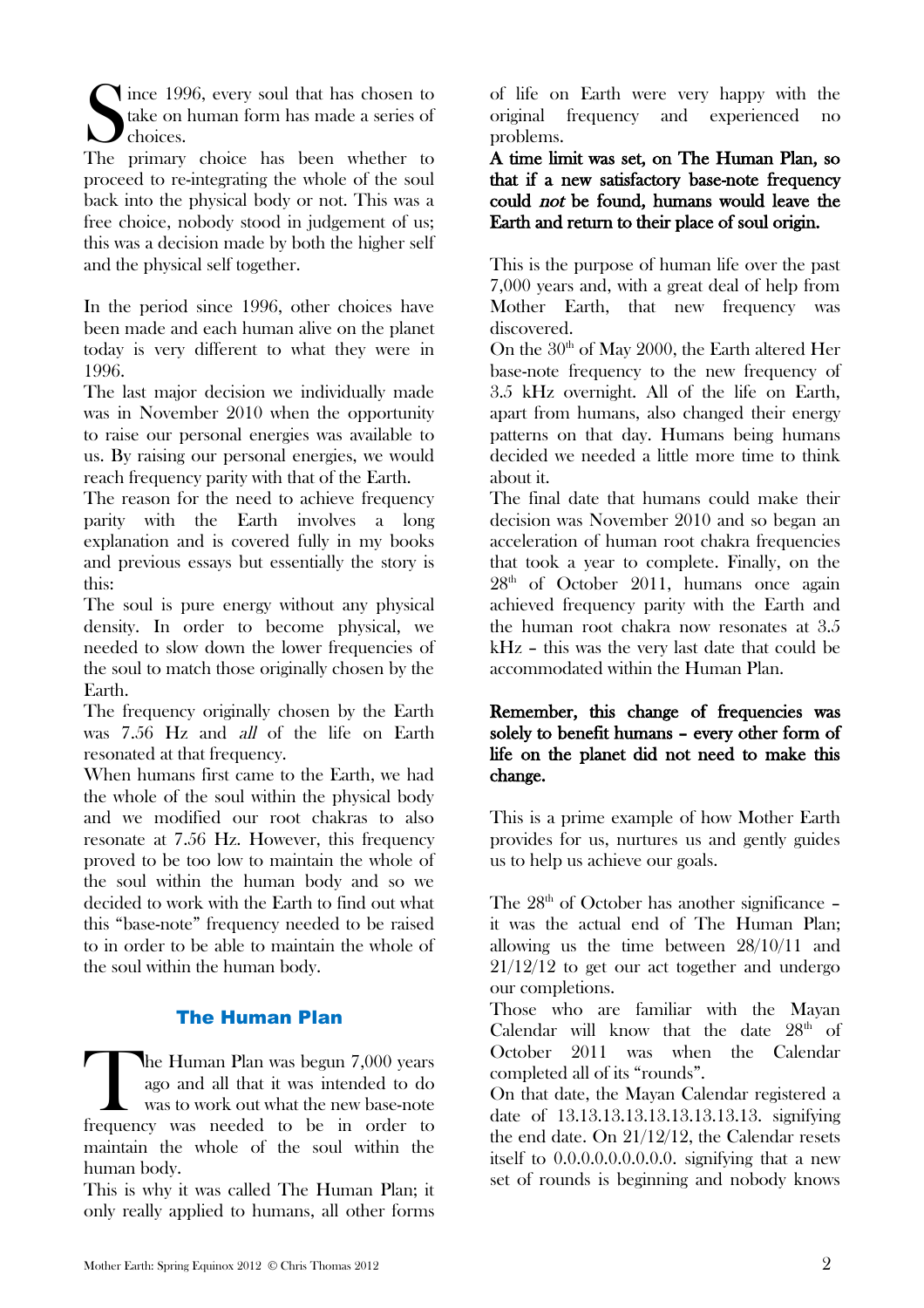how long the new "Sun" will last but it will be an absolute minimum of 5,000 years.

On the  $28<sup>th</sup>$  of October 2011, to coincide with our base-note frequency change, a new census was taken as to how many people were ready to undergo soul re-integration.

The result was this:

The human population had dropped from its 1996 peak of 7.4 billion and stood at 3.9 billion.

The census revealed that approximately 2.5 billion declared that they were ready; which represented approximately 60 per cent of the total population.

That means that 2.5 billion people considered themselves ready and willing to undergo soul re-integration leaving approximately 1.4 billion people who had chosen not to proceed but instead had chosen to leave the Earth and return to their place of soul origin.

Since that census was taken last October, instead of accelerating soul re-integration, the process seems to have stalled and so the Earth asked if a new census could be taken.

There are several reasons why the movement to achieve soul re-integration has stalled and we will discuss those later.

The new census was sent out in the form of a request for assistance. The emails requesting a simple action on Tuesday the  $20<sup>th</sup>$  of March 2012 were received by many thousands of people in time to carry out the simple exercise if they chose. In addition, the request was made on a human mass-consciousness level and also made through the soul-to-soul connection every human has with the Earth through the root chakra. This meant that every single human on the planet was made fully aware of the Earth's request.

The results were this:

Nobody expected any kind of response from the 1.4 billion who had decided to not take part in soul re-integration and no response was received.

Of the 2.5 billion people who stated in October 2011 that they were ready and eager to undergo soul re-integration a little less than 2 million responded.

This means that 2.3 billion of the 2.5 billion people who stated in October 2011 that they were ready and eager to move forwards and complete their own soul re-integration either ignored the request, couldn't give a damn or are still expecting someone to step in and do it all for them, thereby ignoring the Earth.

Mother Earth was not impressed.

## Outside Influences

owever, the taking of a census was far from the only reason for the Earth making the request made on March  $20<sup>th</sup>$ .  $\prod_{20^{\text{th}}}$ 

Over recent years, the Earth has been under increasing attack from beings outside of our solar system.

In recent months, the level of attack has become severe. This attack is specifically designed to slow down the Earth's frequencies and bring to a complete stop the completion of The Human Plan.

## Unfortunately, many hundreds of thousands of humans are also taking part in this attack on Mother Earth.

This was the main reason for the request on March  $20<sup>th</sup>$ ; the Earth desperately needed help in fighting off this attack.

## Fortunately, the number of people who gave their love and support to Mother Earth on that day was sufficient to break the main thrust of the attack and clear the energies around the planet.

Many people have felt a lifting of a sense of depression and oppression since the breaking of these energy patterns. Unfortunately, there is still more work to be done and Mother Earth cannot do it alone.

## Angels

he beings who are generating forces that are attacking Mother Earth are a race known as the Velon (for full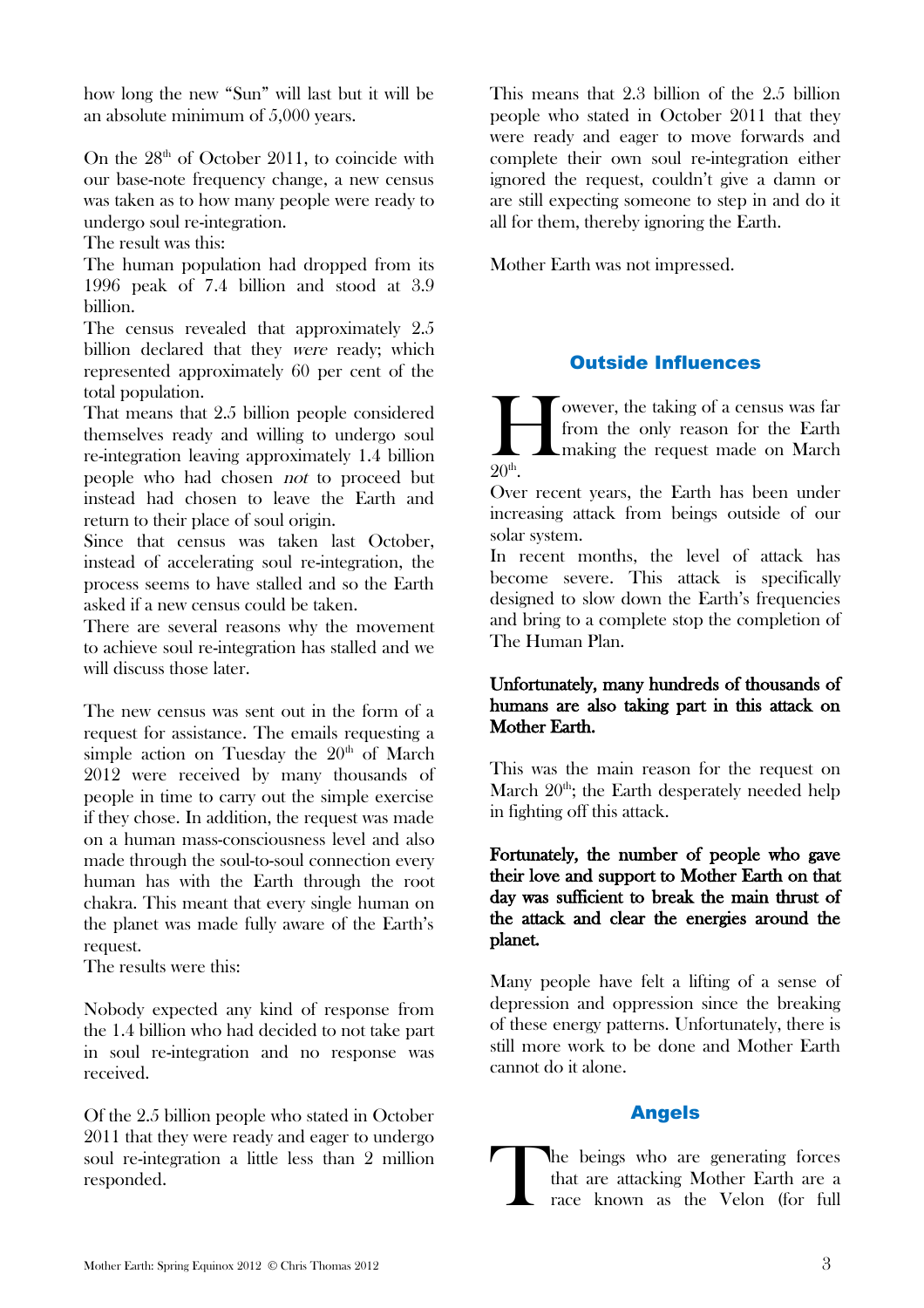details of what the Velon have been up to see: Universal Soul, Human Soul, Project Human Extinction, the Annunaki Plan or the Human Plan.<sup>2</sup> and my previous essays).

Most people will be unfamiliar with the name "Velon" and that is because they tend to hide behind a huge number of disguises deliberately designed to fool people into following their agenda.

The names by which most people will know the Velon are:

Annunaki, Hathor, Jjundaa, Johnaan, Oa, Mila, Ascended Sirians, Galactic Federation, Galactic Council etc etc.

But, the name most people know them by is "Angels".

The name "Angel" has an ancient past. The word itself means "messenger".

The original use of the word goes back to the days of the Old Testament where it was used by the various branches of the Jewish priesthood to denote those who carried messages between these branches. Messengers were called Angels and the chief messenger was called the Arch Angel.

In more recent times, the Catholic Church reinterpreted the word to mean "Messenger from God" and these messengers were depicted in church paintings as having wings and a halo.

However, in more recent times, the depiction and function of Angels, in a religious sense, became more widespread.

In Britain, it was written into law that everyone in the country must attend a religious service every week. As the vast majority of the population were Christian in their beliefs, they had to attend at least one church service every Sunday or they were fined the equivalent of one day's pay.

When the Industrial Revolution was in full swing, the mill owners, factory owners, steel works owners, mine owners etc, came together to lobby Parliament to drop the law requiring church attendance in order to gain an extra day's labour from their work force.

With the law repealed, the industrialists became very much richer, men women and children had to work seven days a week and church attendance dropped dramatically.

In order to overcome the drop in attendance, the church set about attracting new worshipers. The main target for the church became the children of the wealthy and so created new traditions such as Nativity Plays at Christmas and the portrayal of Angels took on a highly romantic gloss.

Most people's understanding of Angels stem from these romantic Victorian child-friendly images.

However, in very recent years, the image of Angels has changed yet again and instead of most people seeing them as messengers from God, they are seen as "Guardian Angels" who work with you every day to do such things as find you a parking space.

In reality, these types of Guardian Angels are "spirit guides".

Spirit guides are disembodied souls who have died in their human life (left their physical bodies behind) and have stayed around to help loved ones in their lives.

These kinds of spirit guides are usually a great aunt or uncle, a grandparent or someone who you know from this life but they have recently died. These are the souls that mediums and clairvoyants communicate with.

Then there are spirit guides who take on the form of a Chinaman or a Native American, or some other similar guise. These types of guides are not the same as your great aunt Elsie staying around to help you but are, in fact, your own higher self presenting themselves in a form that calls on your own past lives. In other words, you were that Chinaman or that Native American in a past life and your higher self is using that persona to say to you that you have the experience from that past life that can provide wisdom and help in this life time.

When people now speak of "Angels", what they really mean is a spirit guide and so the name has become very misleading and, in may respects, confusing.

Into this lack of proper definition and confusion has stepped the Velon.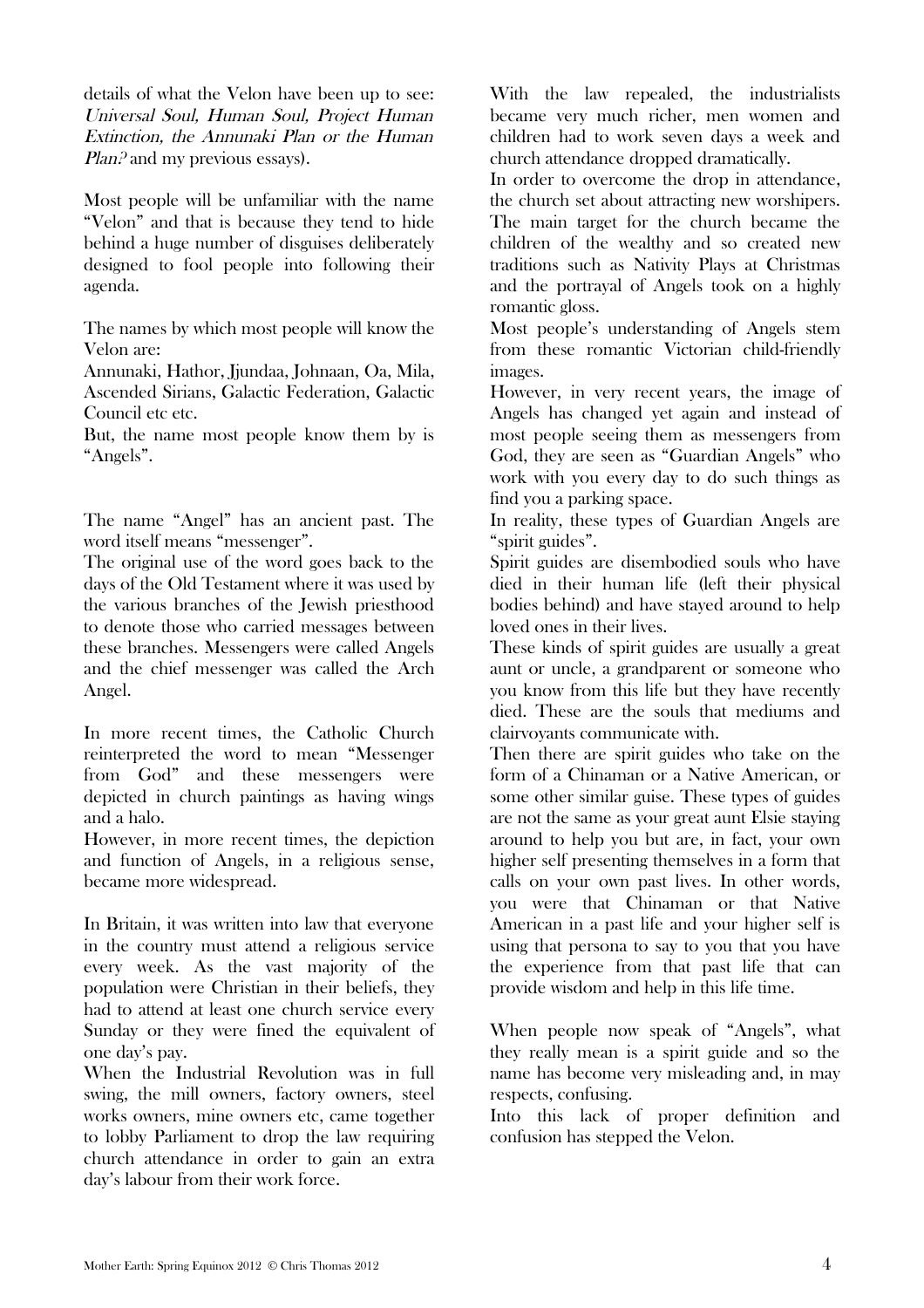The Velon are a race of "semi-physical" beings who originate from a galaxy 32 galaxies distant from our own.

The term "semi-physical" means that they are beings whose whole soul is within their bodies but their bodies are considerably less dense than humans. To each other, they are as solid as humans are to each other but humans would not be able to see them in their natural state unless they were particularly psychic. The semiphysical races are the ones who travel in "UFO's".

For full details of the Velon plans, see Project Human Extinction.

Essentially, the Velon underwent some kind of epiphany which made them believe that they were the people who should be living on Earth. When they arrived here, about 300 hundred years ago, the Earth rejected them and they have been forced to remain outside of the solar system ever since.

However, a small group of the Velon did manage to break through into our solar system and land on Earth. Once they landed, they travelled back in time to about 6,000 years ago and dictated a story to a Sumerian scribe. This story was recorded on clay tablets and they have remained buried under the desert sands until Zecharia Sitchin began to translate them (see The Annunaki Plan? or The Human Plan?).

The story that is recorded on these clay tablets is that the Velon – in the guise of the Annunaki – are the creator gods of humans.

The story is complete fantasy but the translator of these tablets, Zecharia Sitchin, insists that the Annunaki story is the basis of the Old Testament.

Since Sitchin's books, containing his translations, first appeared in the mid 1960's many, many thousands of people have fallen for this fantasy story and firmly believe that the Annunaki (Velon) came to Earth and created humans.

This belief actively works against Mother Earth.

In addition to the thousands who see the Annunaki as their creators there are also many thousands who follow the Hathor. Again the Hathor are of Velon origin and have fooled humans into believing that the music they channel is beneficial to both humans and the Earth.

The Hathor have made direct attacks on the Earth, through their "celestoriums", but in addition the music they have channelled is aimed directly at attacking the Earth by introducing energy frequencies, that are incompatible with the Earth Herself.

Other branches of the Velon race have channelled numerous requests for humans to build "portals" that are energy gateways from the Earth to outside of the solar system designed to allow the Velon free access into the solar system bypassing the solar system guardians and deliberately going against the Earth's choices.

By deliberately acting against the Earth's freedom of choice, they have broken the only "law" that this Universe works within – absolute freedom of choice to choose one's actions but such choices cannot remove another soul's right to choose their own actions.

Given that the Velon have broken the only law that this Universe operates within, they have been forcibly evicted from the rest of the Universe.

They would also have been evicted from the area around the solar system if it was not for the number of humans who actively want the Velon to stay.

Over the years, the Velon have contacted many channels on Earth claiming that they are beings who have come to Earth at this time to help us with our soul transitions.

The organisation that calls itself "Ashtar Command" has promised that they will supply ships that will transport humans away from the Earth in order for humans to "Ascend" to a "5<sup>th</sup> Dimension". Many thousands of humans have fallen for this and continue to wish that Ashtar Command would arrive.

Then there is "The Galactic Federation" and "The Galactic Council", both of whom are Velon and promise their help in humans achieving soul re-integration but re-timed to 2025 or 2032 instead of the planned 2012.

In addition, there are hundreds of other organisations and individuals who channel material to human channels claiming that they are here to help. All of these organisations and individuals are Velon.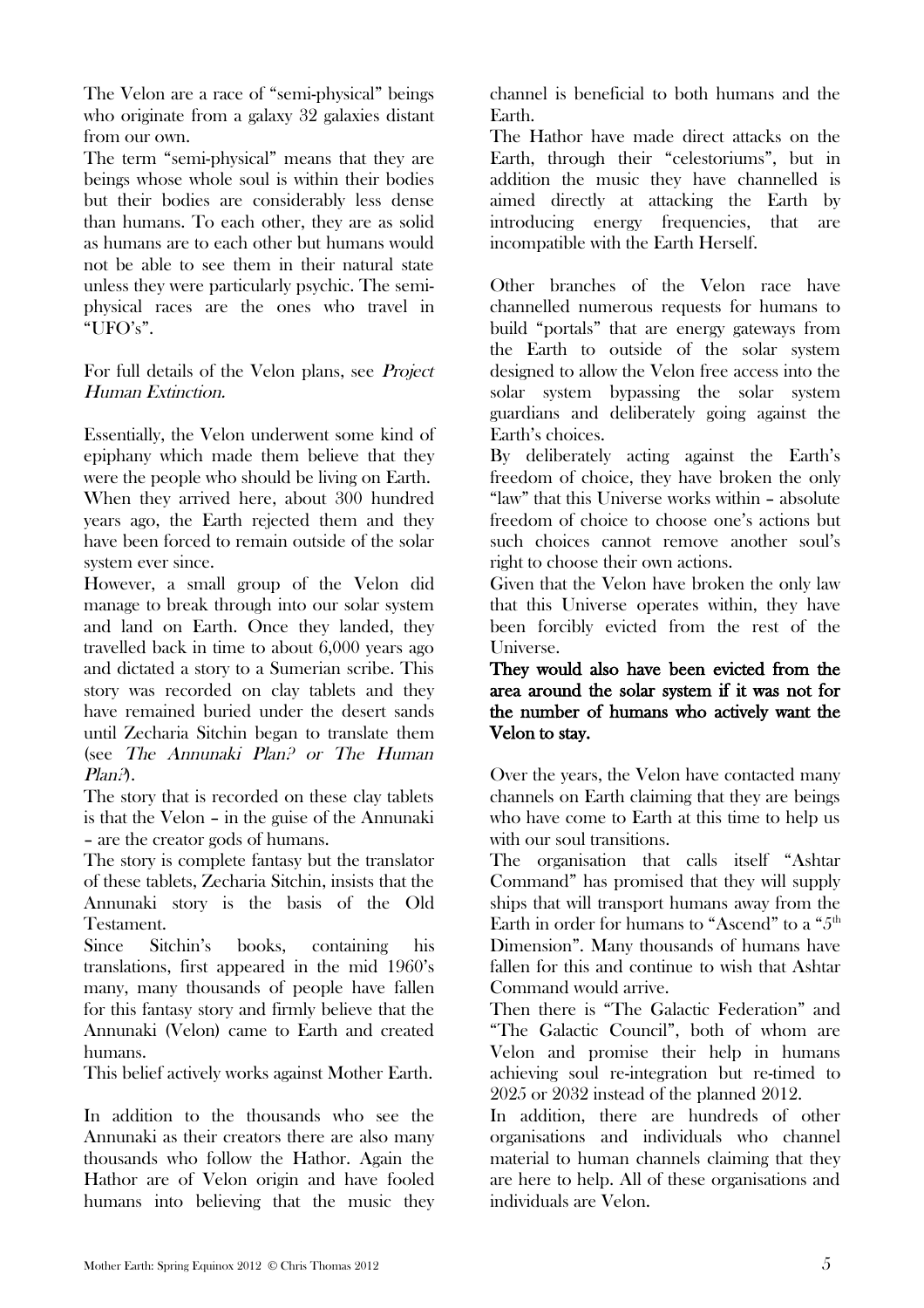According to the Akashic, in the past ten years, every (100%) channelled message received by human channels has originated from the Velon – no matter what source it is claimed the messages come from, the ones producing the messages are the Velon.

The Velon have become such a problem that all of the other races have stopped channelling messages to human channels in the last ten years.

If you receive any kind of channelled message, it will be from the Velon and no one else.

However, by far the biggest problem is with the Velon adopting the disguise of being "Angels".

Given that most people's perceptions of Angels are of the romantic child-like Victorian sort, several million people have begun to work with angels as it seems to be a sort of gentle, harmless pink and fluffy sort of thing to do.

The problem is that every time you call on your "Angel", you are actually reinforcing a connection to the Velon. Every time you reinforce this connection, the Velon implant you with an energy device or, if you already carry an implanted device, another device is implanted in your home.

### Given the number of people who have fallen for the Angel fantasy, the number of Velon energy devices has risen to the point where they put Mother Earth under direct threat.

It was this direct and immediate threat that made Mother Earth cry out for help on the Spring Equinox.

In addition to the energy devices implanted into those who call on their angels, and into their homes, the Velon, who control the Illuminati, have found ways to implant huge energy devices that are used by the military.

The main installation that uses Velon energy devices is HAARP.

HAARP is mainly used to alter weather patterns and use the weather as a weapon but the military has also admitted that they are using HAARP installations, now numbering 39, to flood the Earth with extra low frequency energies (ELF). The official reason is to use the ELF as ground penetrating radar to uncover underground terrorist bases as well as to discover previously hidden mineral and oil deposits.

As we noted earlier, the Earth raised Her basenote frequency specifically to help humans achieve soul re-integration. The ELF energies are specifically used to slow down the Earth's frequencies with the intention of stopping people from re-integrating.

All of these actions put Mother Earth under threat and all of them are supporting the Velon.

To return to the question of "Angels":

About a year ago, many people received a suggestion that they invite three angels into their home for five days. All people had to do was to accept the suggestion and they would be placed on a waiting list and notified of the day on which these angels would turn up.

On the appointed day, you had to open your front door wide at 10.00 pm at night and welcome the three angels into your home. The three angels would remain in your home for five days but you would not know what they were doing for those five days and you were told not to question them. Then, on the fifth day, you would once again open your front door wide, at 10.00 pm at night, and thank the three angels for their visit.

Over 5,000 people fell for this.

Think about it for a minute.

If a friend rang you up and said:

"I am sending over three total strangers who you will welcome into your home. You will not ask them who they are or what they will be doing, but you must welcome them in for five days and nights. At the end of the five days and nights, you will open your front door for them and thank them for their visit".

Your first reaction would be to ask:

"Who are these people?"

"What do they want with me?"

"What will they be doing whilst they are here?" "What problems am I letting myself in for?"

The chances are that you would refuse your friend's request without having a great deal more information.

Over 5,000 people fell for this.

Over 5,000 people opened their front doors and let these angels in.

Except:

These were not angels; they were Velon. Every home that they were invited into had a Velon energy device implanted within it and every person within that household was also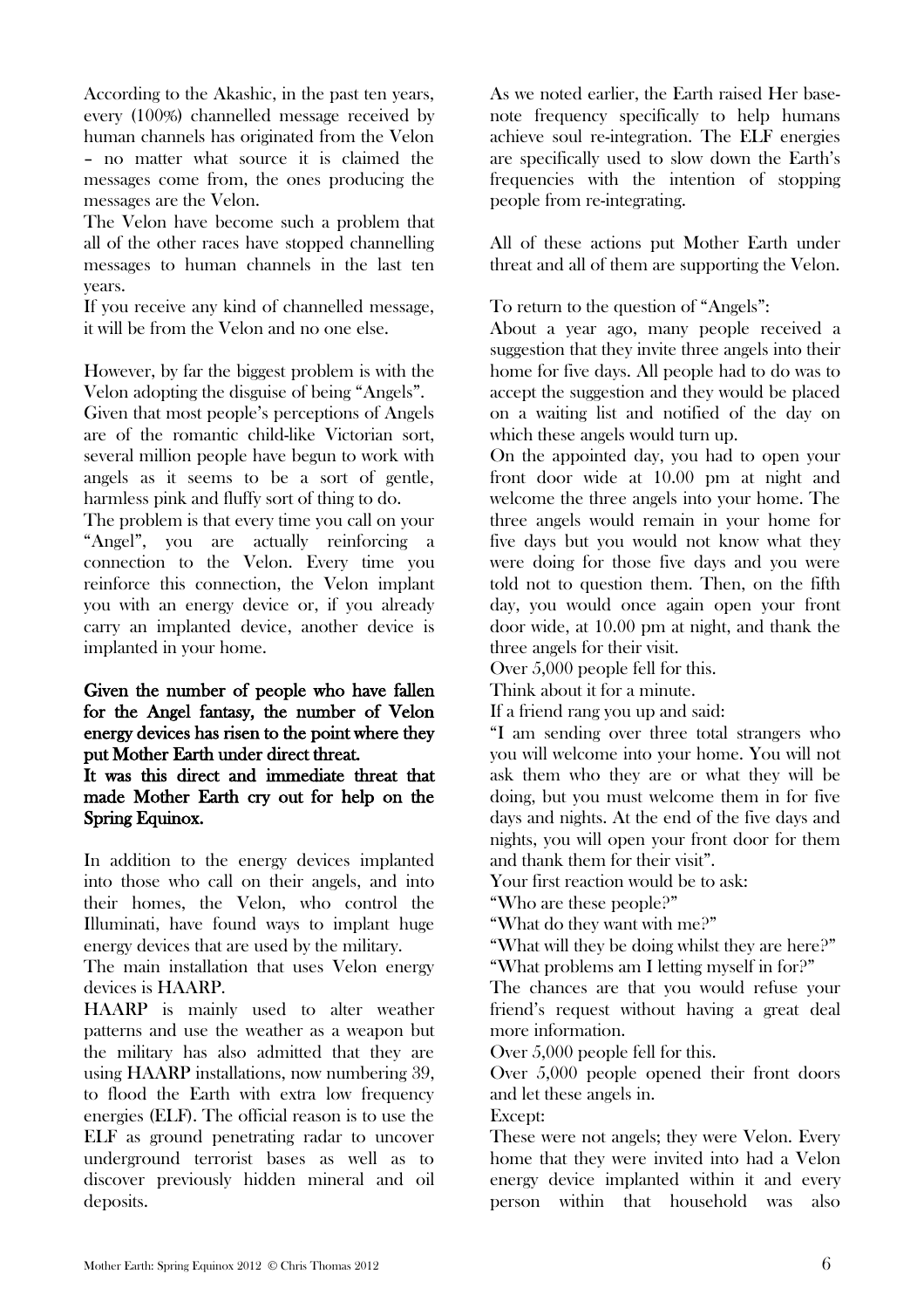implanted with an energy device. Every single one of these implanted energy devices emitted energies that were aimed at attacking Mother Earth.

By continuing to call upon your "angel" you are disempowering yourself and endangering Mother Earth. Instead of an angel; call upon your higher self.

## Guardians

here are those who act as "guardians" to the Earth. These souls have taken on the task of helping the Earth to fend There are those who act as "guardians" to the Earth. These souls have taken on the task of helping the Earth to fend off any attacks that originate from outside the solar system and are aimed at the Earth.

When the Velon first arrived here, Mother Earth rejected them and the guardians ensured that they did not enter the solar system.

Some Velon did manage to gain entry to the solar system but fortunately not that many. Even so, the few that did enter set about becoming influential in human affairs (see Project Human Extinction).

 The remainder, many millions of Velon, were forced to stay outside of the solar system.

As they began their activities against the Earth, the Earth's guardians were able to remove the vast majority of them.

The actions made by the Velon broke the one "Universal Law" – removing freedom of choice. In so doing, it allowed those who exist outside of our solar system to take action and the Velon have been evicted from this Universe (see Human Soul).

However, by then, the Velon had made contact with a large number of humans and these humans, effectively, invited the Velon in. In other words, these humans made a free choice to invite in the Velon who had contacted them. Given this choice was freely made; those particular Velon could not be evicted along with the rest of their race. In all, 3.2 million Velon were able to remain close to our solar system and continue their attack on Mother Earth because humans wanted them there.

To explain "freedom of choice":

Every soul that has been Created to inhabit this Universe has absolute freedom to choose their actions. The only limiting factor is that you cannot choose to act in such a way that it prevents another soul from making a free choice.

This "Law" applies throughout the whole Universe and it has never been broken by souls from within this Universe until the Velon attempted to take over the Earth.

As soon as the Velon actions became clear, they were removed from the Universe.

Humans invited the Velon in and humans continue to freely choose to have the Velon here. Because of this freely made choice, the guardians' ability to evict the Velon is extremely limited. Whilst humans continue to freely invite the Velon to stay, the guardians can do very little.

It could be said that, in contacting people through channelled means, the Velon did not present themselves as Velon but as some other race or being and that would be true.

But, instead of questioning who the Velon were and what their intentions were, the channeller just accepted them.

Don't forget that we all have a higher self who tries to advise us and keep us on the straight and narrow but we have freedom of choice and have a tendency to ignore the messages of the higher self, our intuition, especially if our egos are being inflated by the events that our higher self is attempting to warn us against.

In addition, through our root chakras, we all have a soul to soul connection to Mother Earth and so on a deep level, these channellers would have known that Mother Earth rejected the Velon.

Also in addition, the human mass consciousness contained information on the Velon and why they had been rejected.

So all in all, there were no real reasons why people should have been fooled by the Velon because all the information warning people about the Velon and their intentions was freely available.

And yet, some people's egos were such that they overrode all of the warnings because they wanted to be seen as somebody special because they had been contacted by beings from outside of our solar system.

To explain what I mean by ego: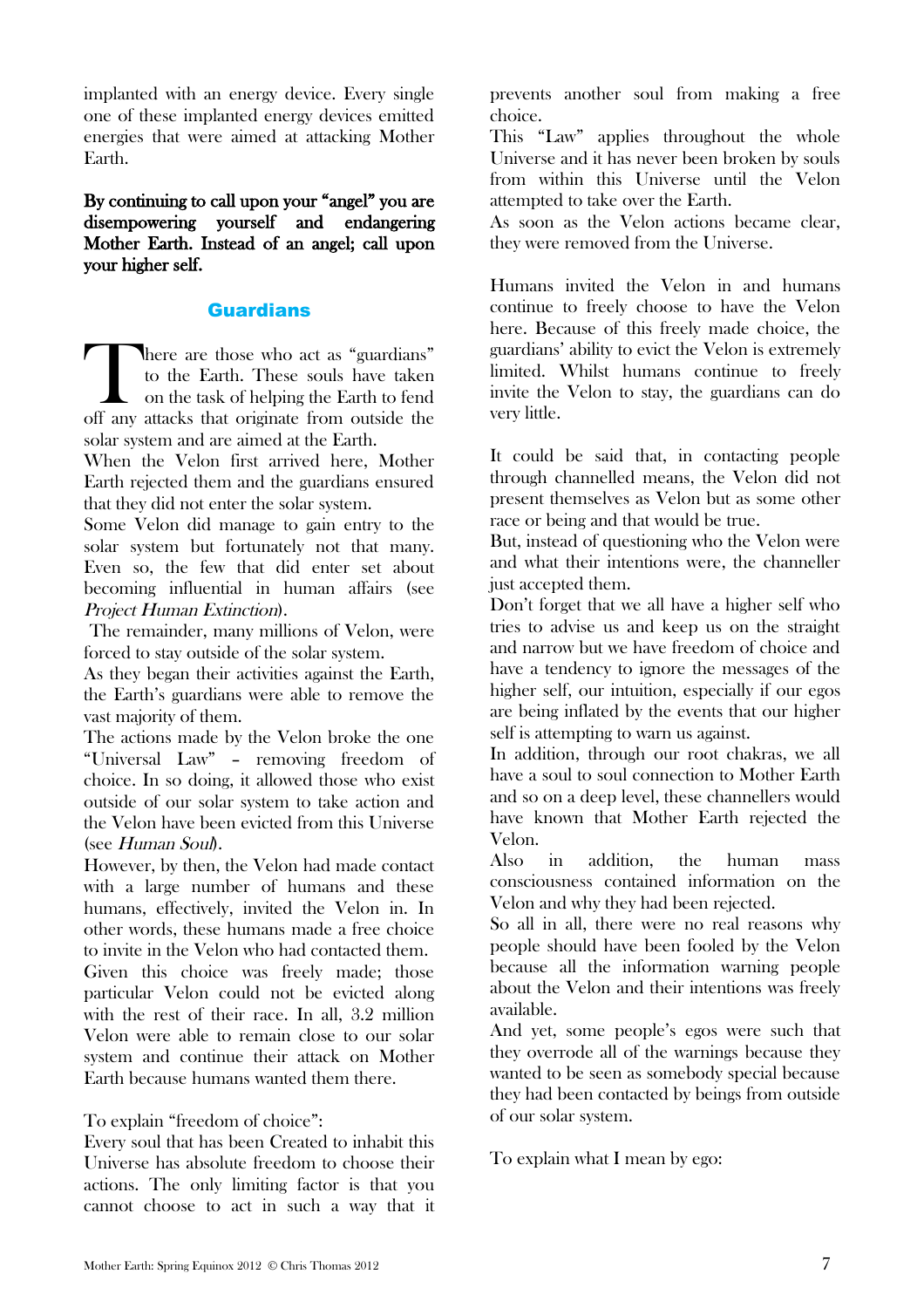A few years ago, I was approached by a group of people who asked me if I could help and advise them to open an energy portal.

My first question was "Who has asked you to open a portal?" They couldn't answer.

My second question was "Why do those who have asked you want a portal built?" Again, they couldn't answer.

My third question was "If you don't know who has asked you and you don't know why they want a portal, why do you want to build a portal?" Their answer was that "They would feel that they had carried out 'important' work and their group would be recognised for so doing".

That is ego overriding common sense let alone the mass consciousness, their higher selves and Mother Earth.

Needless to say, I declined their request.

As far as everybody else is concerned, we still have gullibility about accepting the Velon, in whatever disguise they chose to present themselves in.

Everybody alive on the planet today knows, on some level or another, that we are undergoing a change of consciousness but most people look at their lives and think "how can I change?" and the usual answer is "I'll have to do some work on myself but I am not sure I want to do that". Into this area of self doubt stepped the Velon offering a magic, easy fix to these problems – "We'll take you through to the  $5<sup>th</sup>$ dimension, don't you worry about it" and people said "yes please" in droves.

If you were walking down the street one day, thinking about life's problems and you were approached by a total stranger. The stranger said to you "I can see that you are troubled, let me deal with all of your problems for you".

The very first thing that would enter the heads of the vast majority of people is "What are they after, what are their motives. Nobody walks up to complete strangers and offers to take care of all of their problems for them".

And yet people fell for the offer made by the Velon in their thousands without once questioning the motives of the Velon.

Is it any wonder that Mother Earth asked for another census? - especially as so few humans responded in a positive way.

## So, Where Do We Go From Here?

ccording to the Akashic, there are currently one and a half million people on the planet who have fully recoording to the Akashic, there are currently one and a half million people on the planet who have fully reintegrated the soul back into the physical body. All of these 1.5 million took part in the exercise to support Mother Earth on the Spring Equinox. It must be remembered that all of these 1.5 million people underwent full soul re-

integration at a time that they chose (freedom of choice) and all of them underwent full soul re-integration at a time when all of the current world problems, as well as their own personal problems, existed.

## In other words, there is no barrier to *anyone* on the planet undergoing full soul re-integration if that is what they choose to do at any time they choose.

If a sufficient number of people underwent full soul re-integration, the Velon would be defeated and Mother Earth would return to nurturing Her children.

So what is stopping people from doing this? Nothing.

Everyone has absolute freedom of choice to choose their actions and so any, or all, of the 2.5 billion people who stated last October that they were ready to complete soul re-integration can so do anytime they choose.

The problem is that many of the statements made by these 2.5 billion about their state of readiness were a little optimistic and seems to be mainly due to The Human Plan coming to its end.

Most people seem to have said "The Human Plan has ended and I have one year to sort myself out so I had better say I am ready even if I am not!"

I can hear many of you starting to say something along the lines of:

"So where does he get off criticising me? If he is so wonderful, why hasn't he undergone soul re-integration?"

The answer to that is: I did undergo full soul re-integration 10 years ago but it was requested that I return.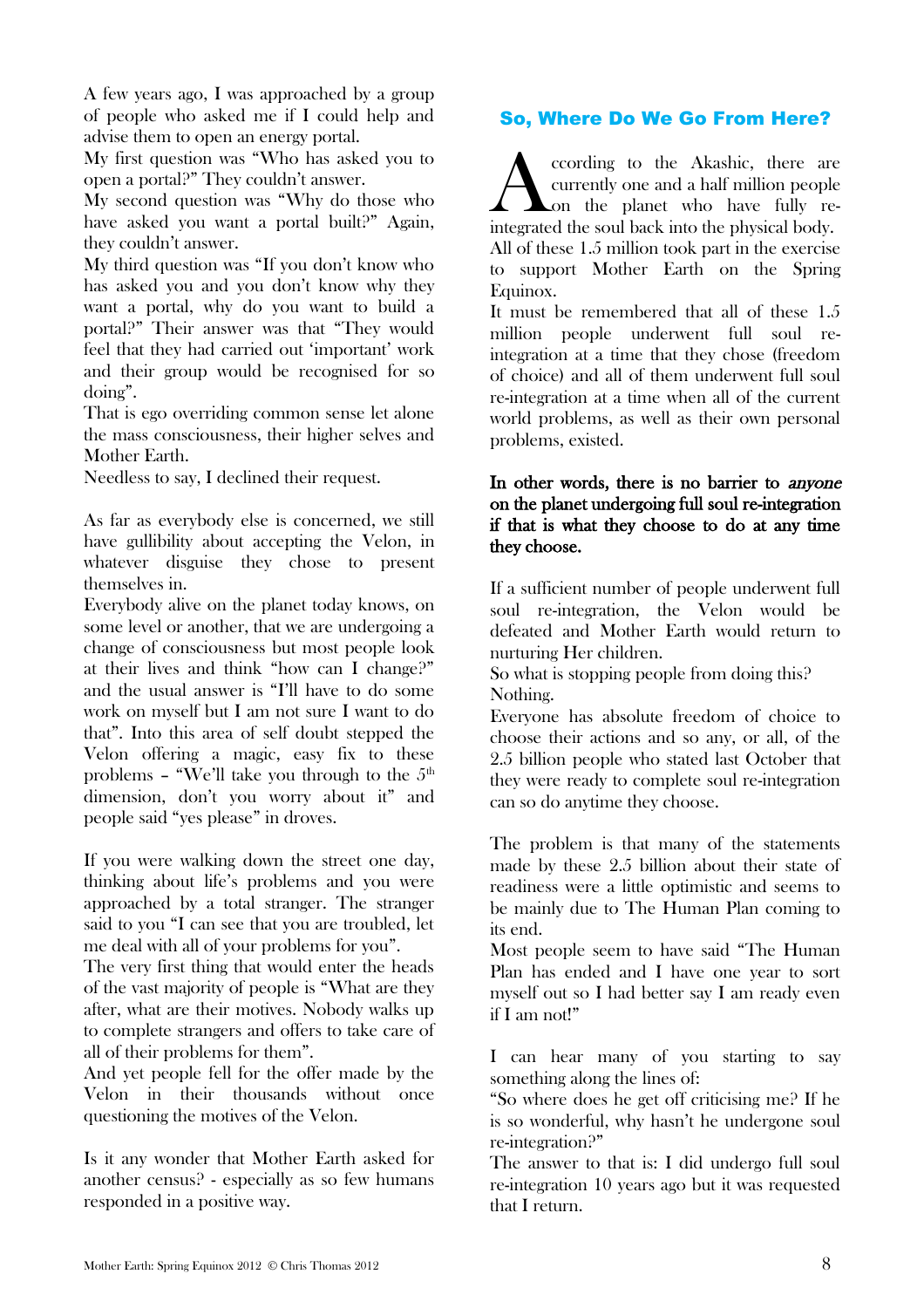Since the age of 7, I knew that I could access a source of information that others could not – this is the Akashic. Also, for the past 30 years I have been working as a healer and, in recent years, as a psychic surgeon.

10 years ago, I underwent the process of change, of soul re-integration.

It was wonderful, beyond anything that I had imagined. Every sense becomes heightened to a level where every single colour becomes a rainbow of colours that do not exist in the physical world. Every smell is expressed in colours and impressions of what originated it (although you can switch off to the more unsavoury ones). Touching something is like reading its history and, if it is living, its sense of being. All of the senses become so enlarged that we do not have the vocabulary to express the sensations in words.

Every thought takes on a reality, every sensation becomes a part of you and every living thing shares its reality with you. It is a world beyond human imaginings, beyond human experience and beyond description.

However, given my ability to read the Akashic and to heal people, I was asked if I would reverse the process and return to the world of the human and begin to write about human history and human potential. How could I refuse Mother Earth?

So, 10 years ago, I returned and continued to write my 11 books, to give talks and to push my potential as a healer as far as I could.

My healing work developed in ways which allowed me to remove implants from people's bodies, particularly Velon implants. This work I did for many years and frequently came under attack by the Velon. Unfortunately, the Velon found a way through my defences – long story – and ended up causing me considerable physical damage.

This damage meant that I had to give up seeing people for healing and stop giving talks. Instead, I have written more books and more articles and essays to try to encourage people to understand that we are a part of Mother Earth, we have a potential and that potential can only be fulfilled by undergoing soul re-integration.

My experience of soul re-integration is an extremely happy one. The transition was unbelievably simple and straight forwards – I experienced no difficulties or problems of any kind. One minute I was my normal self; the next my "super self". The only problems I experienced was with returning to my previous state – that process took several days of recovery.

I am just me – nothing beyond the ordinary, nothing beyond anyone else but if I can undergo soul re-integration in such a calm and peaceful way, I cannot understand why anyone is reluctant to fulfil their potential and to honour the promise they made to Mother Earth at the start of The Human Plan 7,000 years ago.

To explain a little about a "full soul state":

We are used to living our lives with one quarter of the soul intact within our bodies – the physical self. When the other three quarters of the soul are brought into the physical body, the body undergoes numerous changes.

The body becomes lighter in density and emits an internal translucent glow. Our energy field, the aura, glows very brightly and extends a huge distance beyond the body.

In other words, it becomes extremely obvious that you are not like other people but have an energy about you that marks you as very different.

If someone in this whole soul state walked down their local high street, they would immediately be recognised as someone "different" and either thought of as being some kind of "alien" or, more likely, be treated as some kind of "god-like" figure and a new religion would be built around them.

This is why you will not meet any of the 1.5 million people who have already undergone soul re-integration. They live in isolated communities well away from the westernised world and have cloaked themselves in psychic protection barriers. If anyone, who has not reintegrated, approaches them, they cloak themselves behind these barriers and their presence will not be felt.

What was the promise we made Mother Earth? In order to explore the problems related to the Earth's base-note frequency, we divided the soul into the higher self and the physical self.

In return, Mother Earth agreed to allow us to remain on the planet in a condition She considered to be "sub-human" – a Human Being, Mother Earth considers to be a fully physical being with the whole of the soul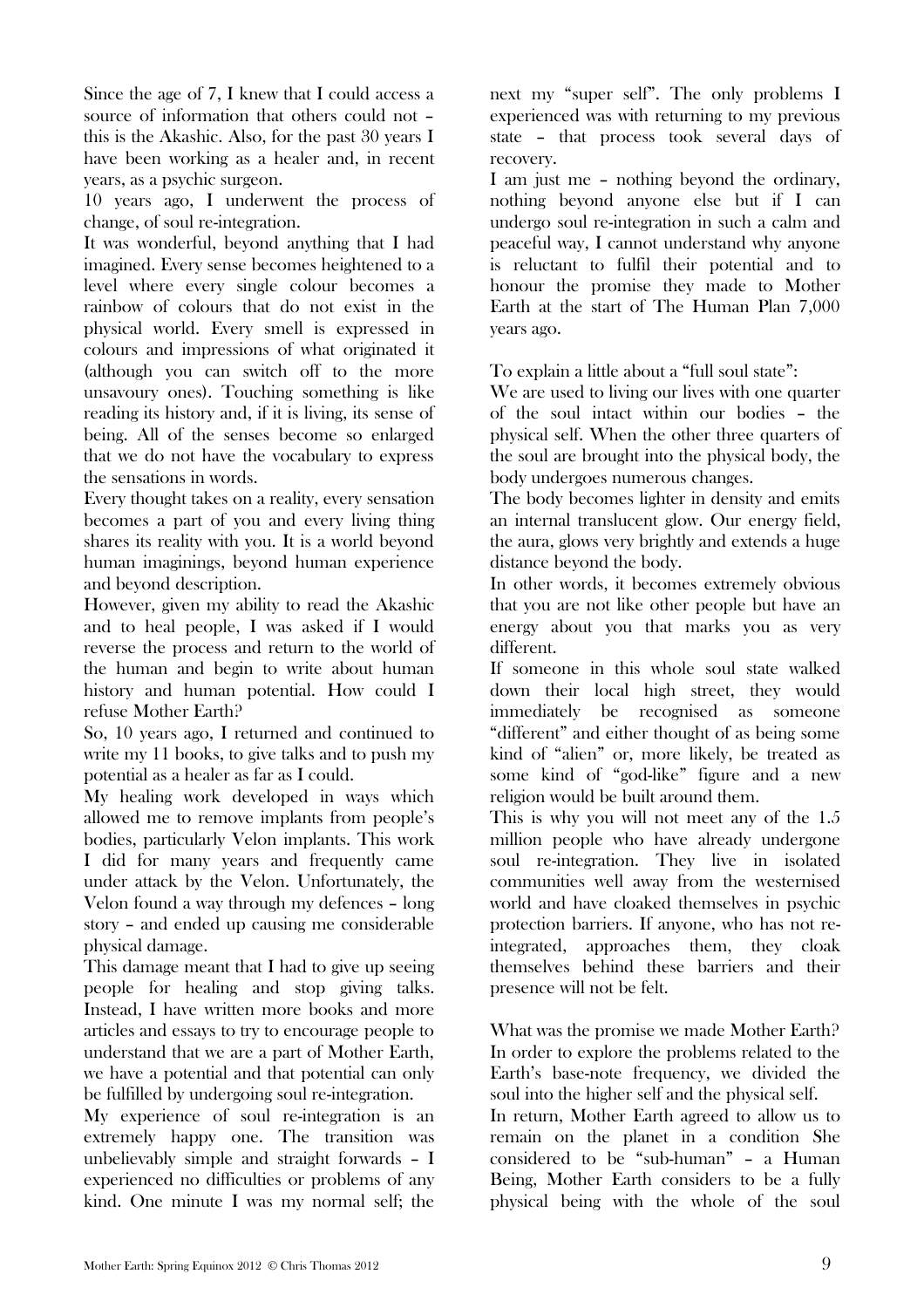contained within the body. Whilst in our subhuman state, She would allow us a great deal of latitude in how we behaved and what avenues of research we pursued; as long as at the end of the 7,000 years allotted to The Human Plan, we returned to our true Human Being state or we left the planet.

This 7,000 year period runs out on the  $21<sup>st</sup>$  of December 2012 (21/12/12) and there cannot be any time extension.

Not only was the time limit set by Mother Earth, it was also set by us and every other soul within this Universe has been doing everything thing they can to help us achieve our goals and fulfil our promise to Mother Earth – well, everyone in the Universe apart from the Velon as it turns out.

2.5 billion people on Earth stated, as of the  $28<sup>th</sup>$ of October 2011, that they were ready and able to undergo full soul re-integration. Whilst many agreed together that it would be better if we all underwent soul re-integration together so that we could sweep away the influence of the Velon and the Illuminati in one move, not all of the 2.5 billion agreed to that.

So since the end of October 2011 we should have seen a slow trickle of people completing. As the trickle continued, it should have triggered a growing number of people completing until the growing number of completions brought about the tsunami of over 2 billion souls sweeping away all those who would oppose human soul re-integration.

This has not happened. And yet, at the time of writing, we are almost five months beyond October and only eight months away from December.

The reasons for this lack of forwards movement has been difficult to understand; certainly the Velon presence and influence does not account for the problem as, after all, 1.5 million people have already completed soul re-integration.

So where does the problem lie?

On the face of it, there should be no problems at all given that all of the necessary energy patterns are in place and are freely available to everyone who chooses to make use of them.

The Velon are definitely a problem but they are causing people to be misled, as proven by the 1.5 million, if someone is ready to undergo soul re-integration, even the Velon cannot stop them.

The problem is with people themselves.

Most of the 2.5 billion who claim that they are ready and able appear not to be. If they were, they would have changed.

People's choices that were confirmed in October 2011 seem to have been very optimistic and coloured with a great deal of wishful thinking.

So how can you tell if you *are* ready?

This process of self-discovery is detailed in The Human Soul but here is a simple exercise that can help you understand where you are:

Say a family member, a friend or a work colleague starts to criticise you; what is your immediate reaction?

1. You react angrily, totally denying the criticism and think of a way of criticising the person back.

2. You burst into tears and apologise profusely.

3. You consider what they have said and think about your own behaviour. If the criticism is accurate, you apologise and say you will deal with it. If the criticism is not accurate, you gently explain to the person that their criticism is unwarranted.

If your answer was 1 or 2, you still have some way to go to resolve your "issues" before you can re-integrate.

If your answer was 3, it means that you are well on your way to where you need to be and probably could re-integrate at any time you choose.

That is a very simple exercise to illustrate what is meant when people say you still have "issues" to resolve.

Issues are really just an indication of how honest you are with others and how honest you are with yourself.

In answer 3, the person honestly considers whether the criticism is valid. If it is valid, they modify their behaviour. If the criticism is not valid, they calmly explain that the person making the criticism is mistaken. That is being honest with themselves and with others.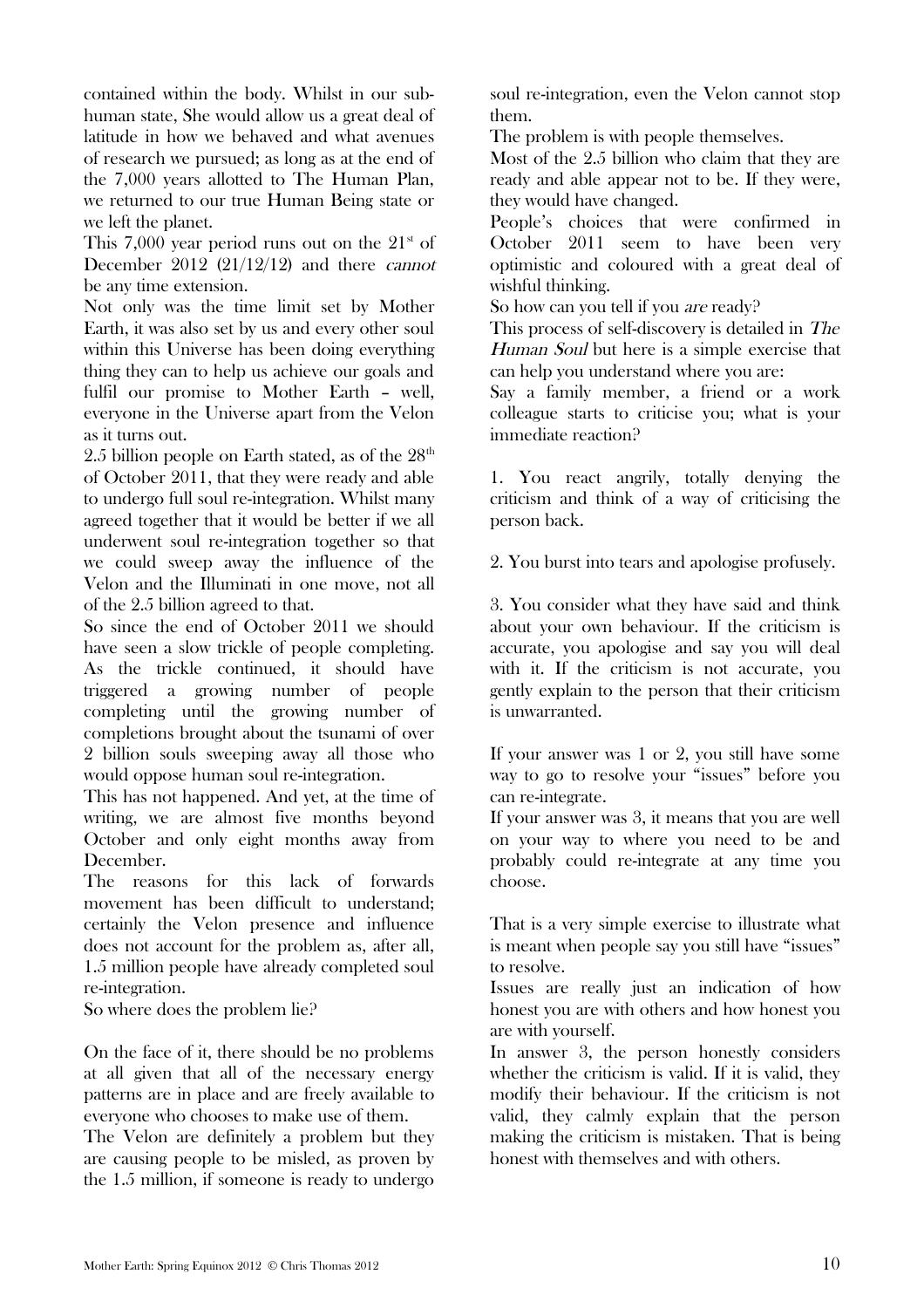Everybody needs to take a long hard, but most of all, honest look at themselves to see if they are totally honest with the world. If you are not, then you need to make some changes in the way in which you see yourself and your relationship with other people.

That is all that is needed. It is that simple – total honesty with yourself and with others indicates that you are ready to move on.

If you realise that you are not totally honest with yourself or with others, you are not ready for soul re-integration and you will need to deal with your lack of honesty very quickly if you still want to undergo soul re-integration.

#### The Future

Every single soul who is currently in human form chose to be on Earth at this time. Nobody has been forced to be here, every soul made a totally free choice to be here at the end of the Human Plan.

I'll say that again:

Every soul that is in human form, freely made a choice to be a part of the completion of The Human Plan.

That means that every single one of the current 3.9 billion population could have completed soul re-integration.

Many have chosen not to undergo soul reintegration and that is a matter of a choice freely made by them as an individual. Nobody has stood and judged them – they have judged themselves and, for whatever personal reasons, have decided that they will not continue.

As far as Mother Earth is concerned, that is fine; She wishes them well and hopes that they will find their completion when they are away from the Earth. And She is letting them go with Her love.

For those who have chosen to remain on Earth and complete our individual parts of The Human Plan, we have some hard decisions to make.

Do we take the extra few steps necessary to resolve our issues or do we not?

Don't forget, The Human Plan has already completed and we only have until 21/12/12 to fulfil our choices.

There is one thing to remember in all of this: NOBODY CAN DO IT FOR YOU!

Only you can move yourself forwards and you cannot take anyone with you.

Neither can anyone take you with them.

If you have chosen to undergo soul reintegration then it is you and you alone who has to take action to fulfil your choice.

Many people say that they are not sorting themselves out because of their partners, their children or their parents (see The Human Soul).

The reality is that each of the people with whom you share your life is an individual soul and they have made their own choices. They will either undergo soul re-integration or they will not.

## YOU CANNOT TAKE THEM WITH YOU.

If their choice is not to undergo soul reintegration then there is nothing you or anyone else can do, to change that situation.

They have made their choices based on how they see themselves and how they see the world – did they take your choice into consideration when they made their choice?

NO.

So what makes you think that you can change their choice? You can't.

If you have chosen to proceed through your own soul re-integration then you cannot take anyone else's choice into account. It was your choice and they have made their choices if their choice is not the same as yours, you must leave them behind if you are to stay on Earth.

This may sound harsh but it is the reality. Freedom of choice is absolute. If you try to drag somebody with you because you don't think that have made the right choice for themselves, you are breaking the fundamental energy patterns on which this Universe was Created.

Not only are you trying to go against their freely made choice but you will also hold yourself back because whatever you try to do for them will fail and you will run out of time for you to do what you need to do for yourself and you will fail. Is that what you want?

The other concern people have is to do with what happens to their pets? If they complete their soul re-integration, will their pets be OK?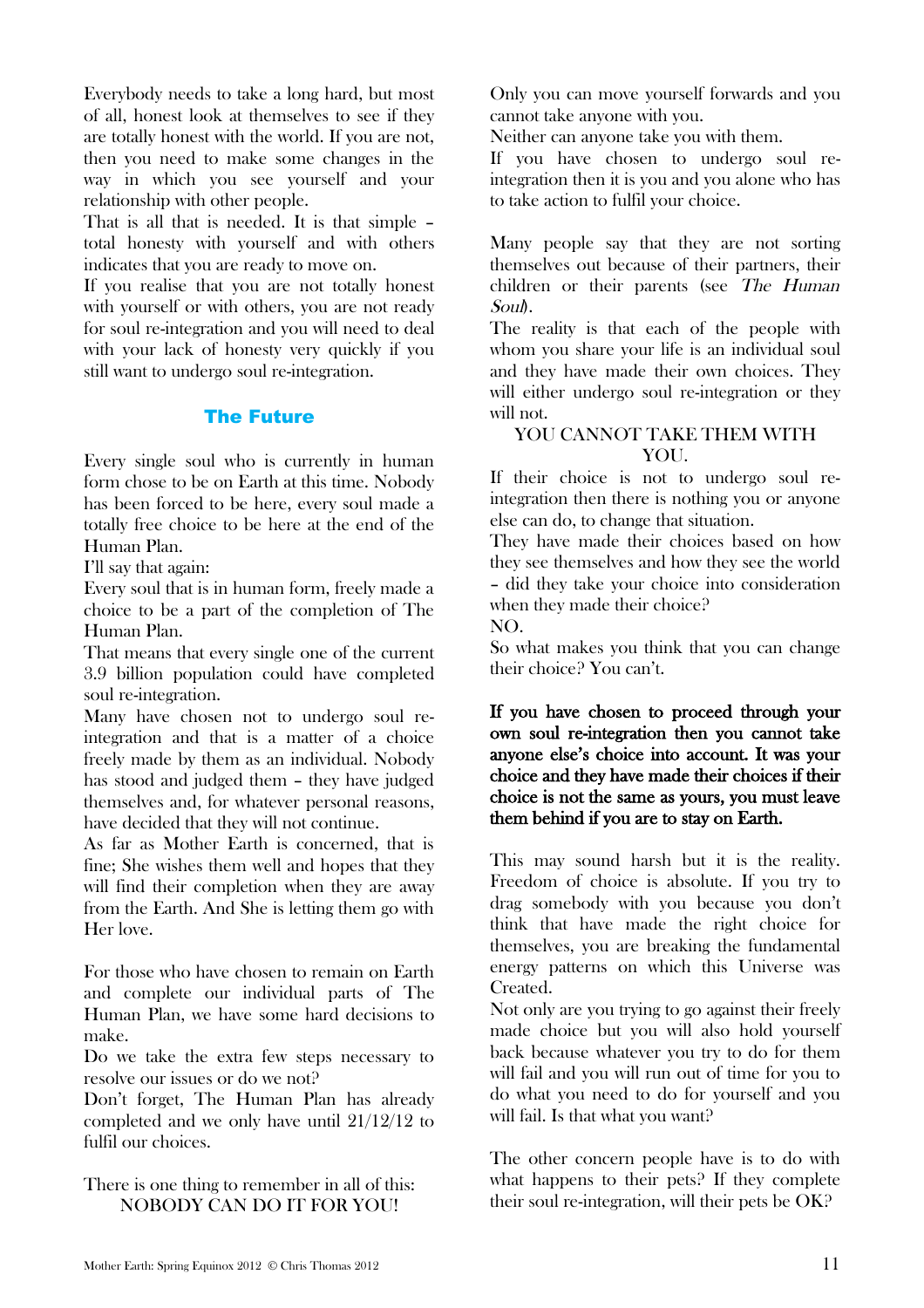All animals are very psychic and so they know what you want of them. The problem is that we usually do not know what they want from us.

Undergoing full soul re-integration means that you will not leave your pets behind but will be able to live with them but with you having full psychic communication with your pets. Both of you will know exactly what the other wants and so you will have the perfect partnership.

That is a situation which is worth speeding up your soul re-integration to achieve!

The problem is that humans are being humans and are endlessly prevaricating – I want to do this, but...

Humans will always find an excuse for not doing something and the more times you use the word "but" is an indication of how far away from soul re-integration you really are.

Every single person on the planet has made up their mind about whether they undergo soul reintegration or not. Now is the time to take action.

Remember the agreement we made with Mother Earth at the start of The Human Plan:

We will give ourselves 7,000 years to find the new base-note frequency that is needed to return to being a true Human Being living on Earth. If we fail to achieve this goal, we will leave the planet and return to our place of soul origin.

That is the agreement all of us freely entered into with Mother Earth.

It means what it says:

If I do not re-integrate the whole of my soul back into my body by the end of the 7,000 year period, I will die, leave the Earth and go somewhere else.

Given the census results from the Spring Equinox on the  $20<sup>th</sup>$  of March 2012, it looks as though on the  $21<sup>st</sup>$  of December 2012, the total Human Being population will amount to something like 2 million.

The remainder of the human population will either have died or be in the process of dying.

Where do you see yourself next Christmas? Will you be on Earth enjoying yourself as a true Human Being?

Or will you be floating around in the Universe somewhere – literally a lost soul?

It is your choice. Only you can choose. Only you can act.

Think about it and think about Mother Earth.

The books and recordings listed below are all about human history and the healing books are guides to how you can heal yourself of any ailment without recourse to pharmaceutical drugs or remedies.

The Human Soul was specifically written to help people work out and understand where they are in this process of soul re-integration and how to deal with some of the problems that inevitably arise.

**Synthesis** was written specifically to help people understand human history in relation to the events of 2011 and 2012. It also contains meditation exercises designed to help you make closer and stronger connections with your higher self, to work out what "issues" you have remaining and need to resolve as well as a meditation to help you access the kind of information that is recorded within the Akashic.

The author has been working as a psychic and psychic surgeon for about 30 years. He was born "hard-wired" into the Akashic, the record keeping aspect of the Universal mass consciousness, which he can access at will without any form of meditation or intermediary. He is the author of 11 books, has two 2 hour interviews available on DVD and four one hour radio interviews available on: www.thespiritguides.co.uk also a one hour radio interview available on: www.oneradionetwork.com as well as a 2 hour interview on YouTube. He lives with his wife, Di, in Wales.

## Books & Recordings by the Author